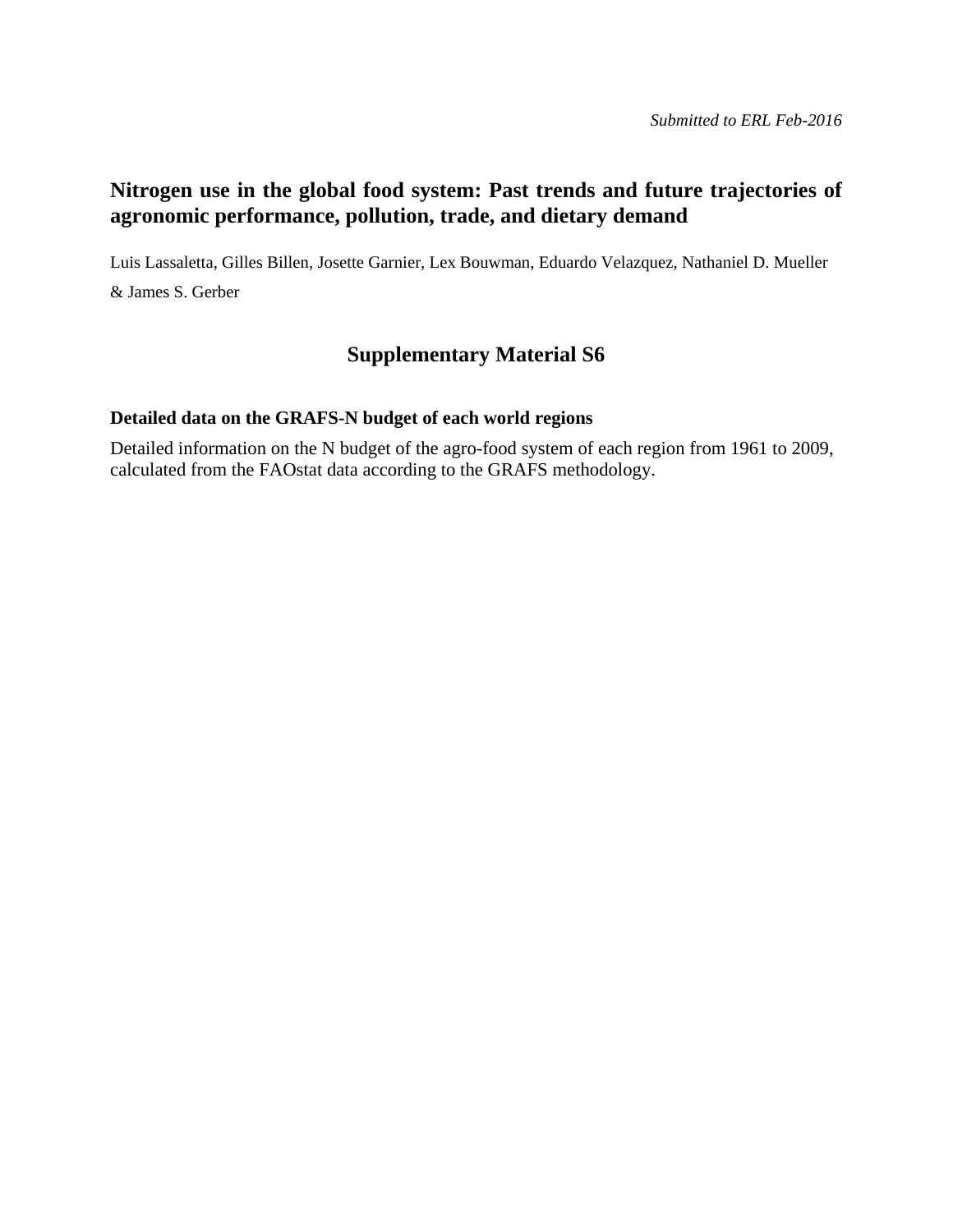# **China**

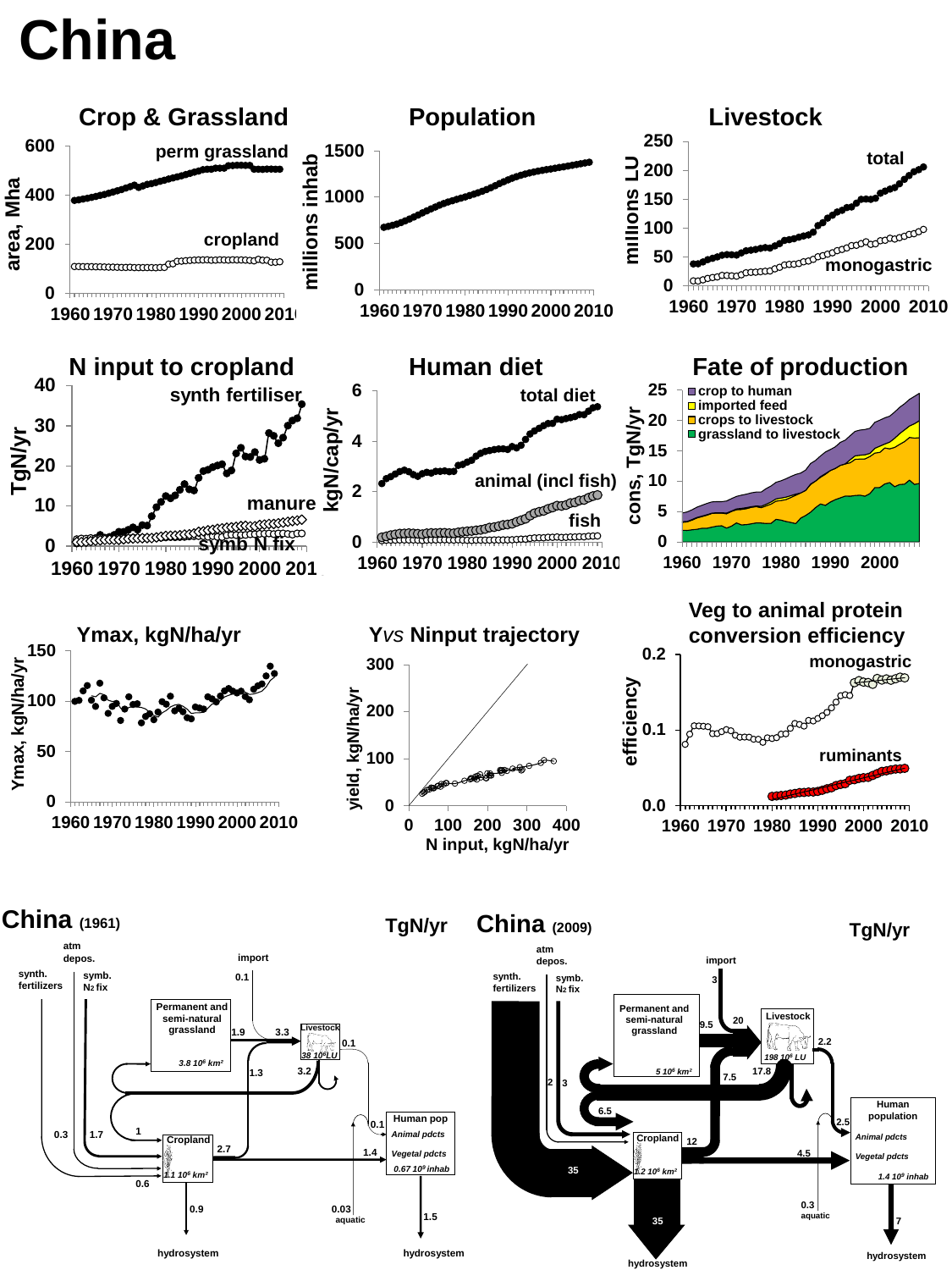# **South American Soy Countries**





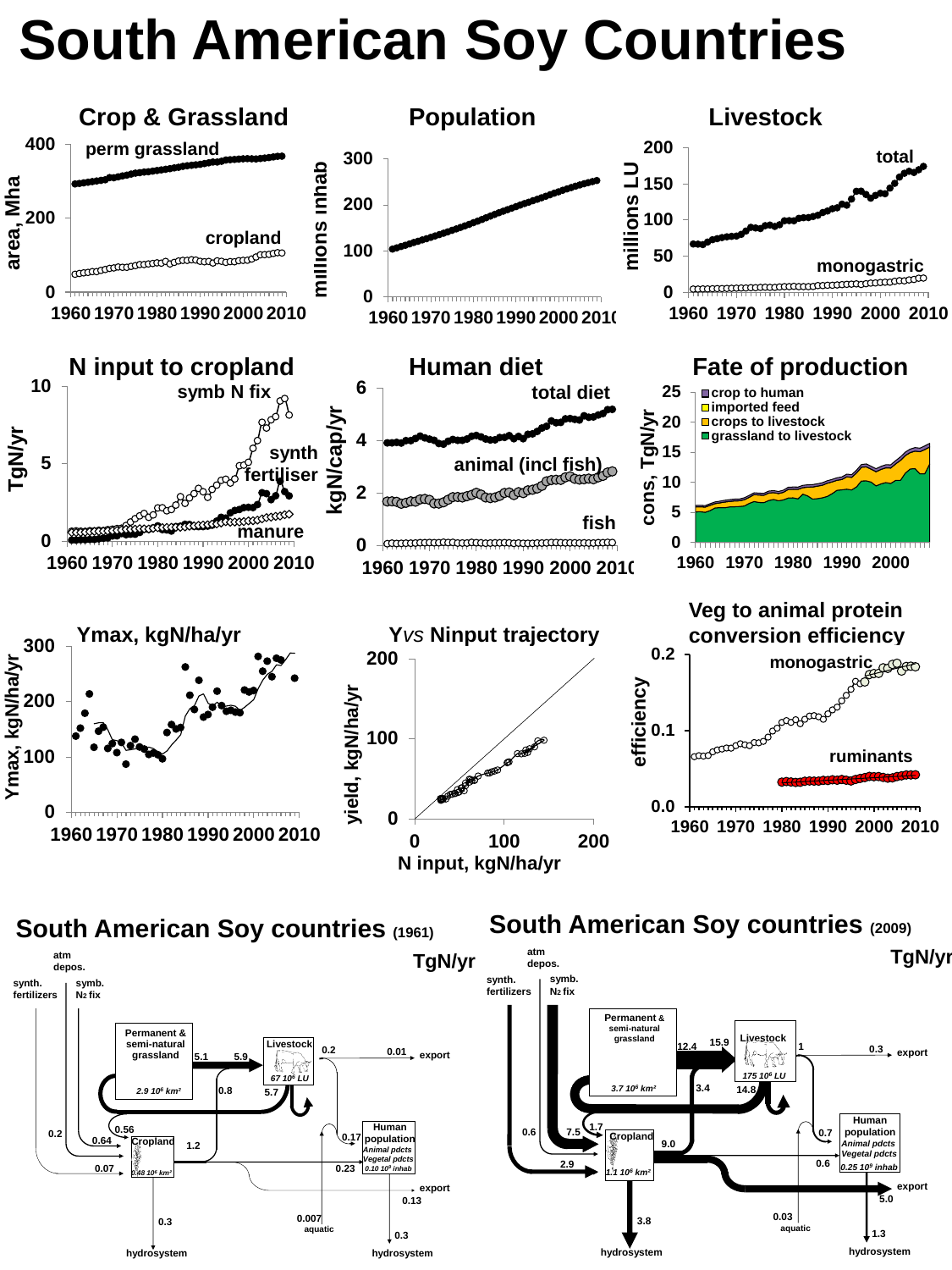# **Sub-Saharan Africa**

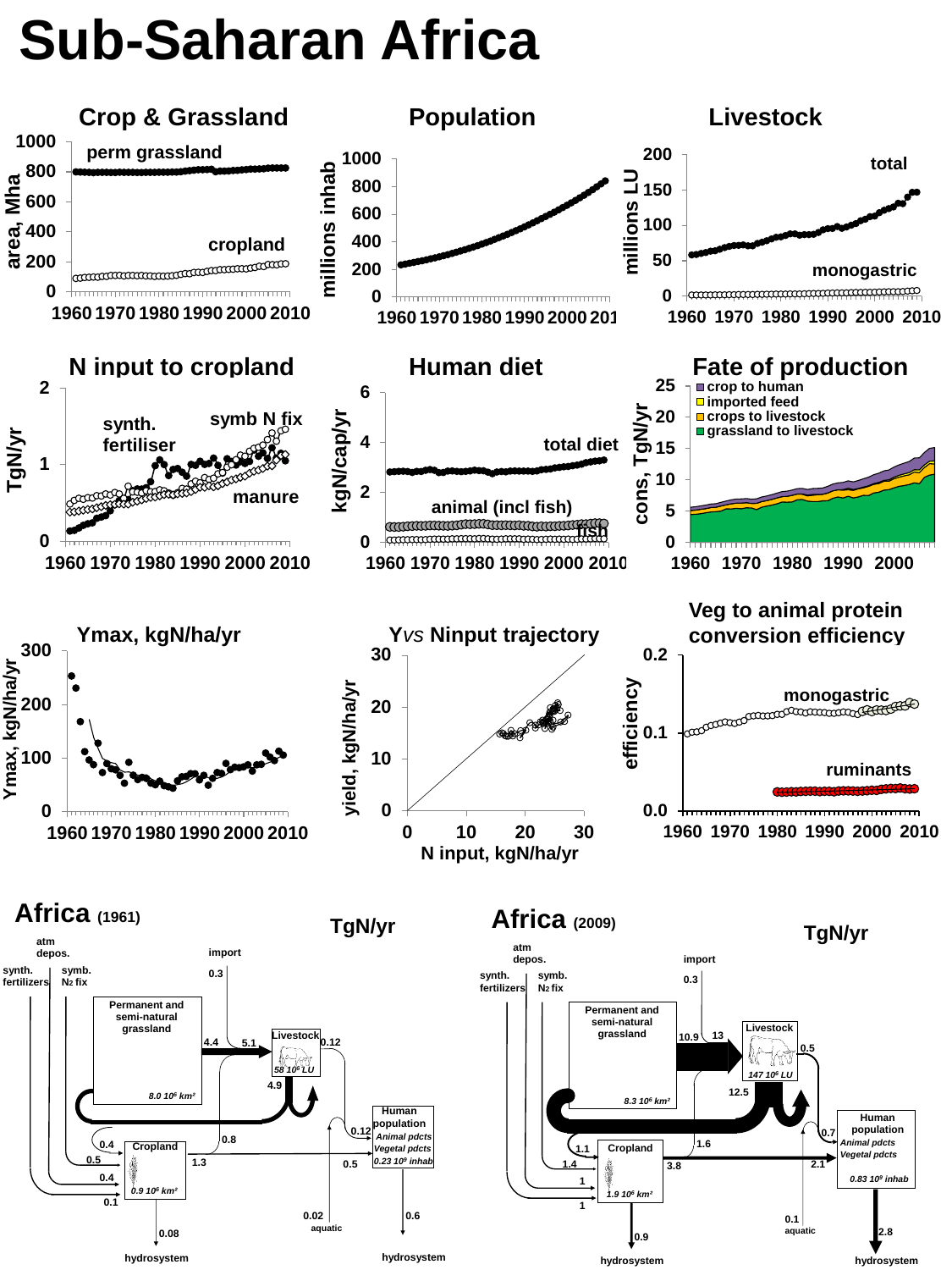## **Europe**

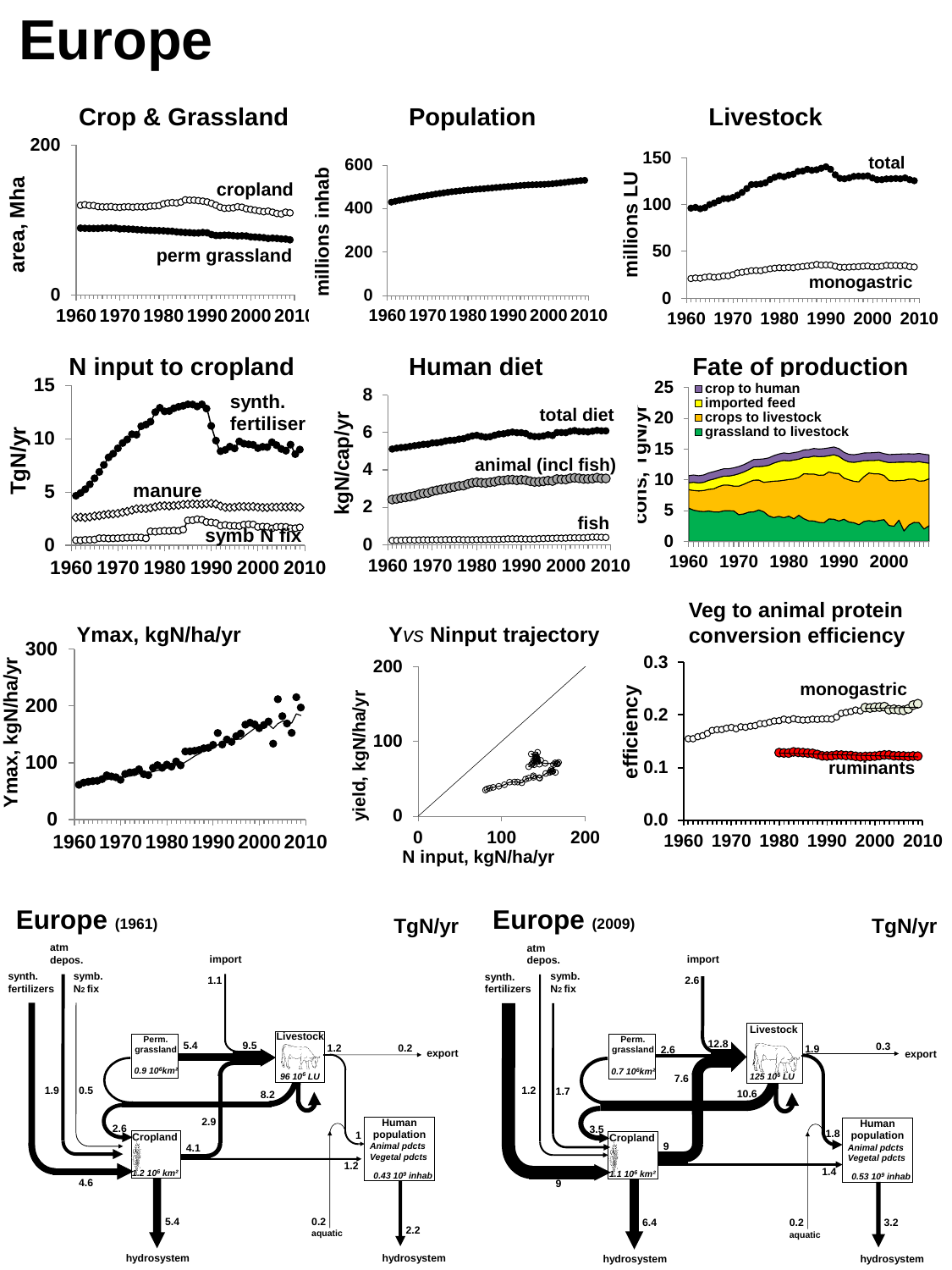#### **Central & South-West America**





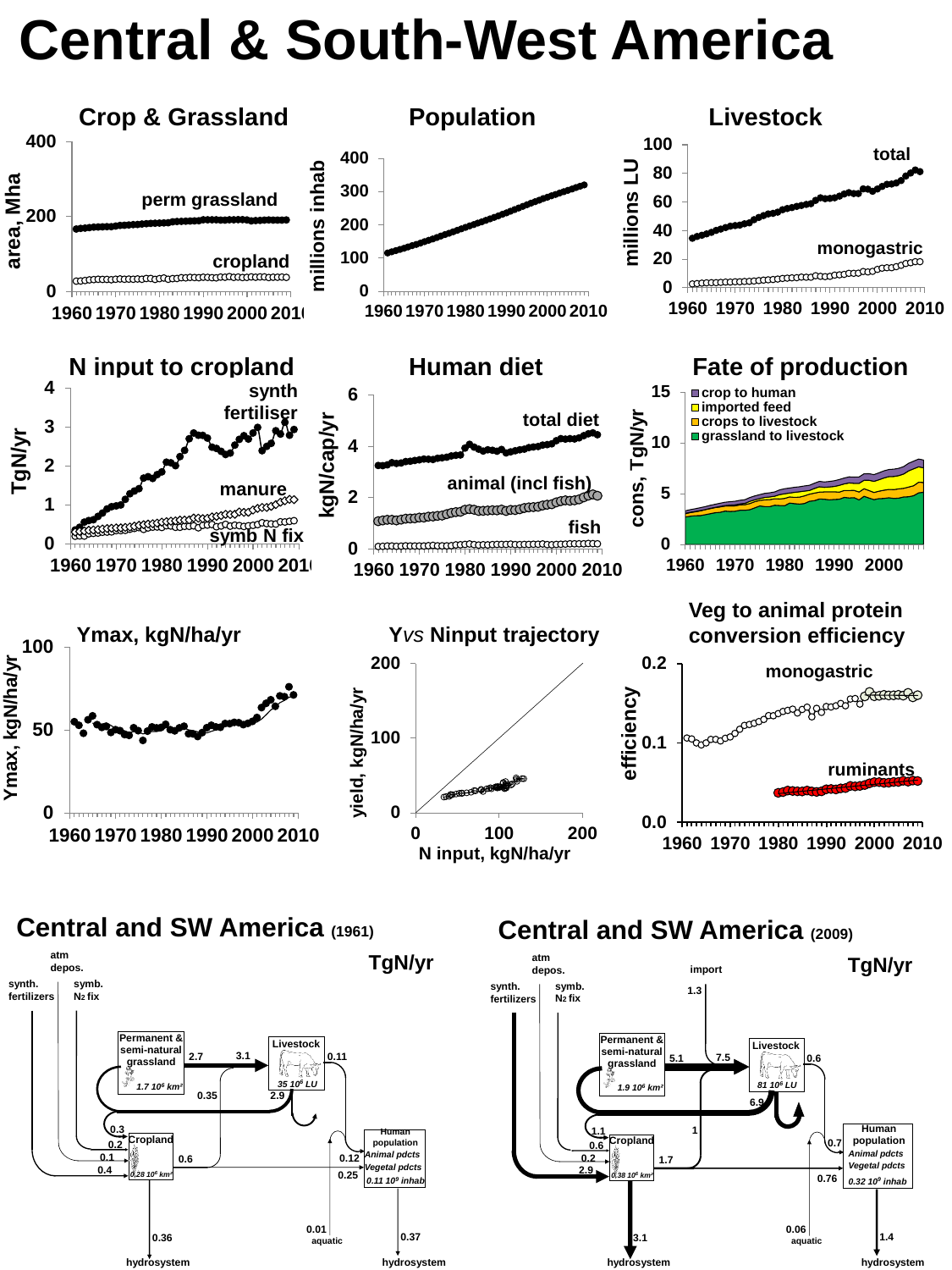## **Former Soviet Union**





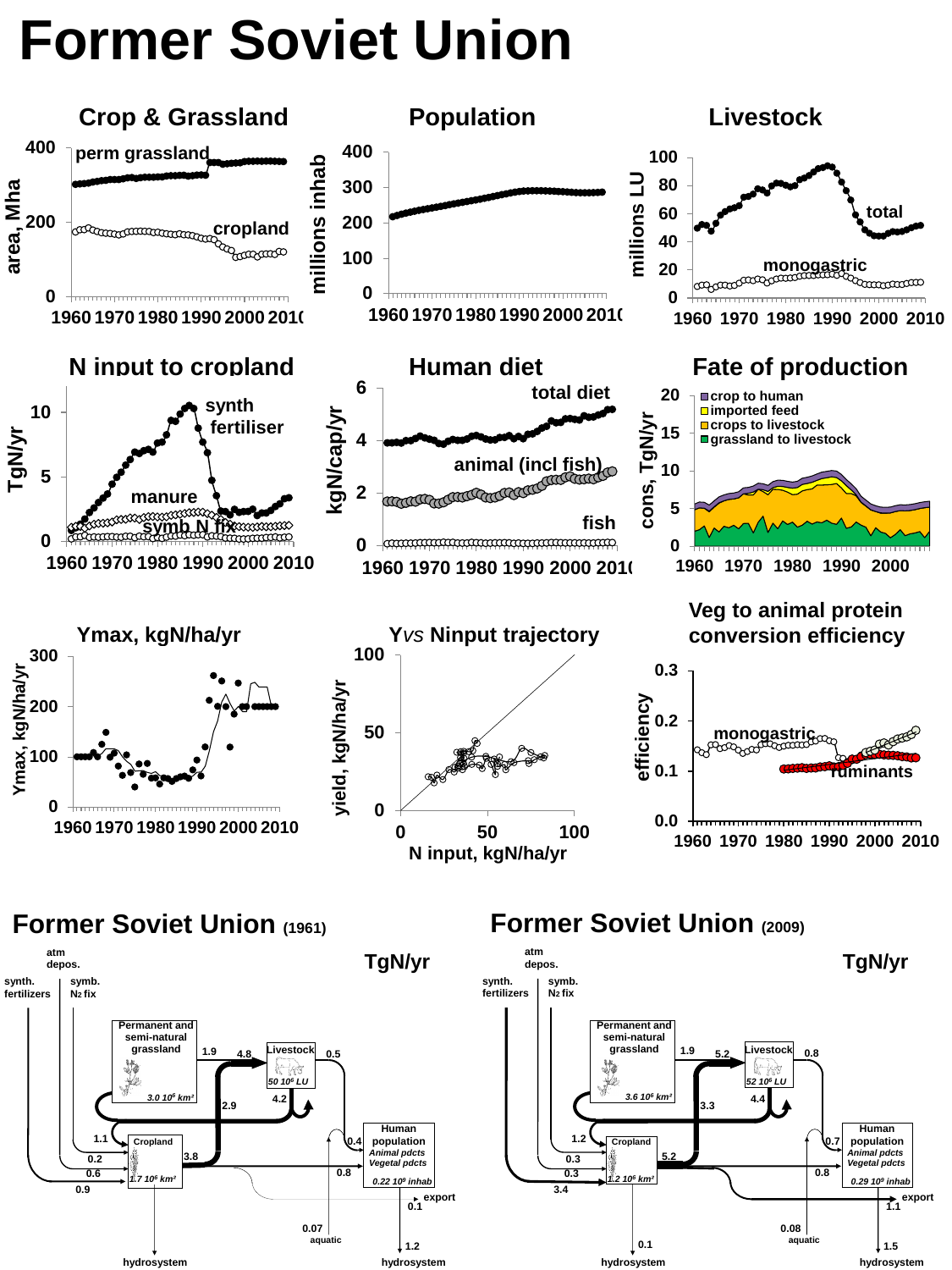## **India**

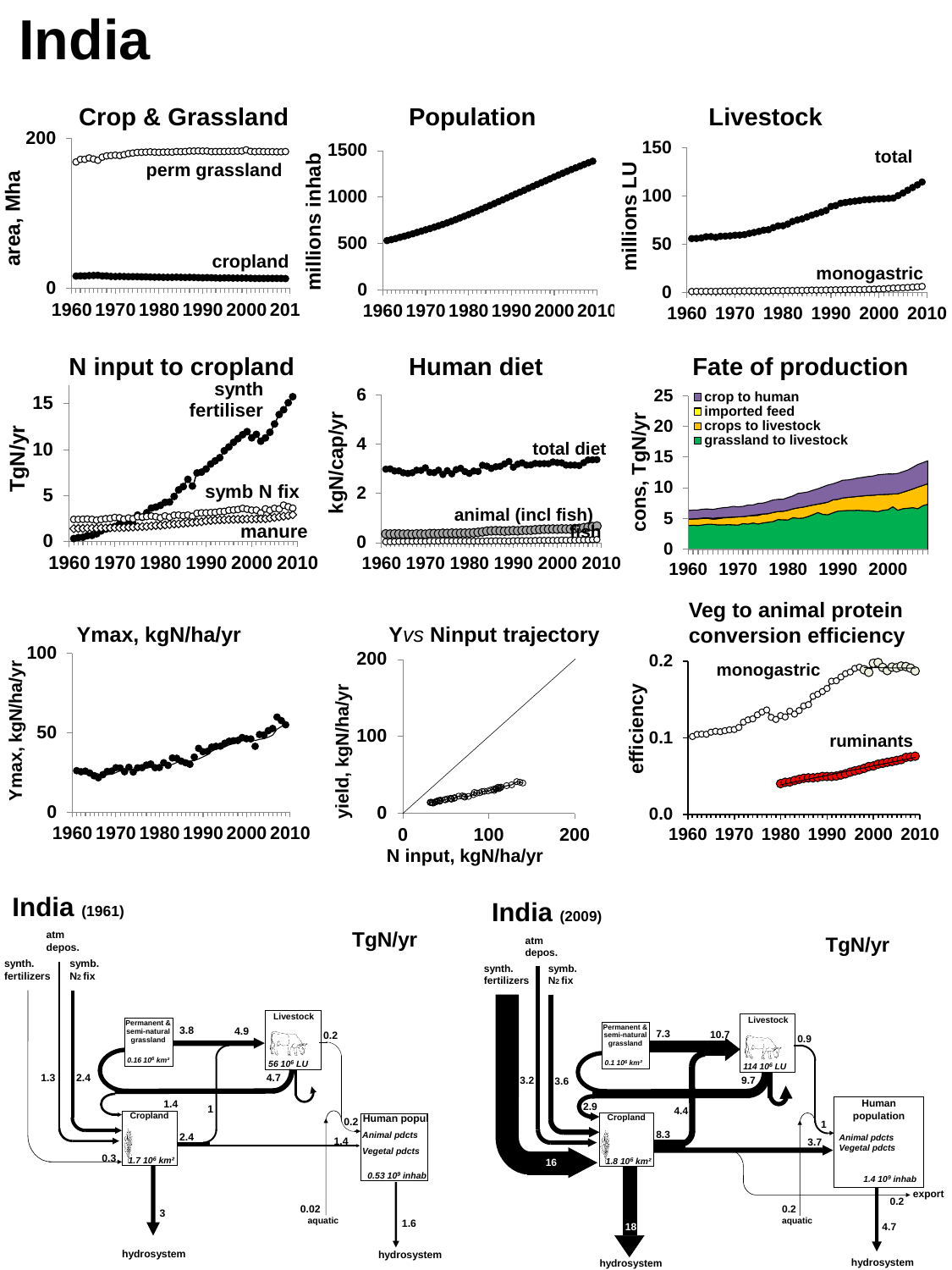#### **Japan & South Korea**

**hydrosystem hydrosystem**



**hydrosystem hydrosystem**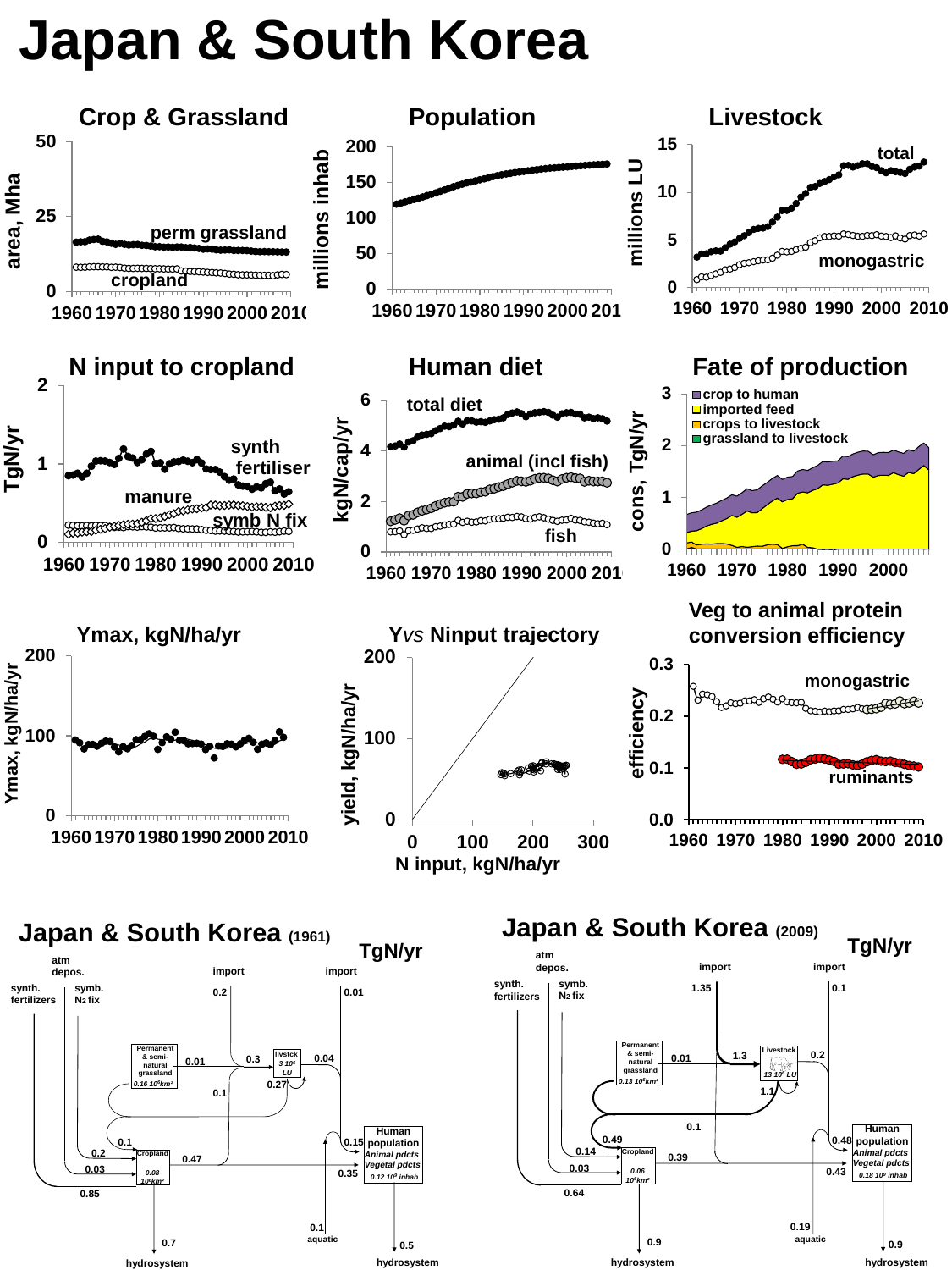#### **Maghreb & Middle East**

**0.1 a duatic**  $\downarrow$  **0.68 hydrosystem hydrosystem**

**aquatic**



6.7 **a** aquatic  $\begin{matrix} 3 \end{matrix}$ **hydrosystem hydrosystem**

**aquatic**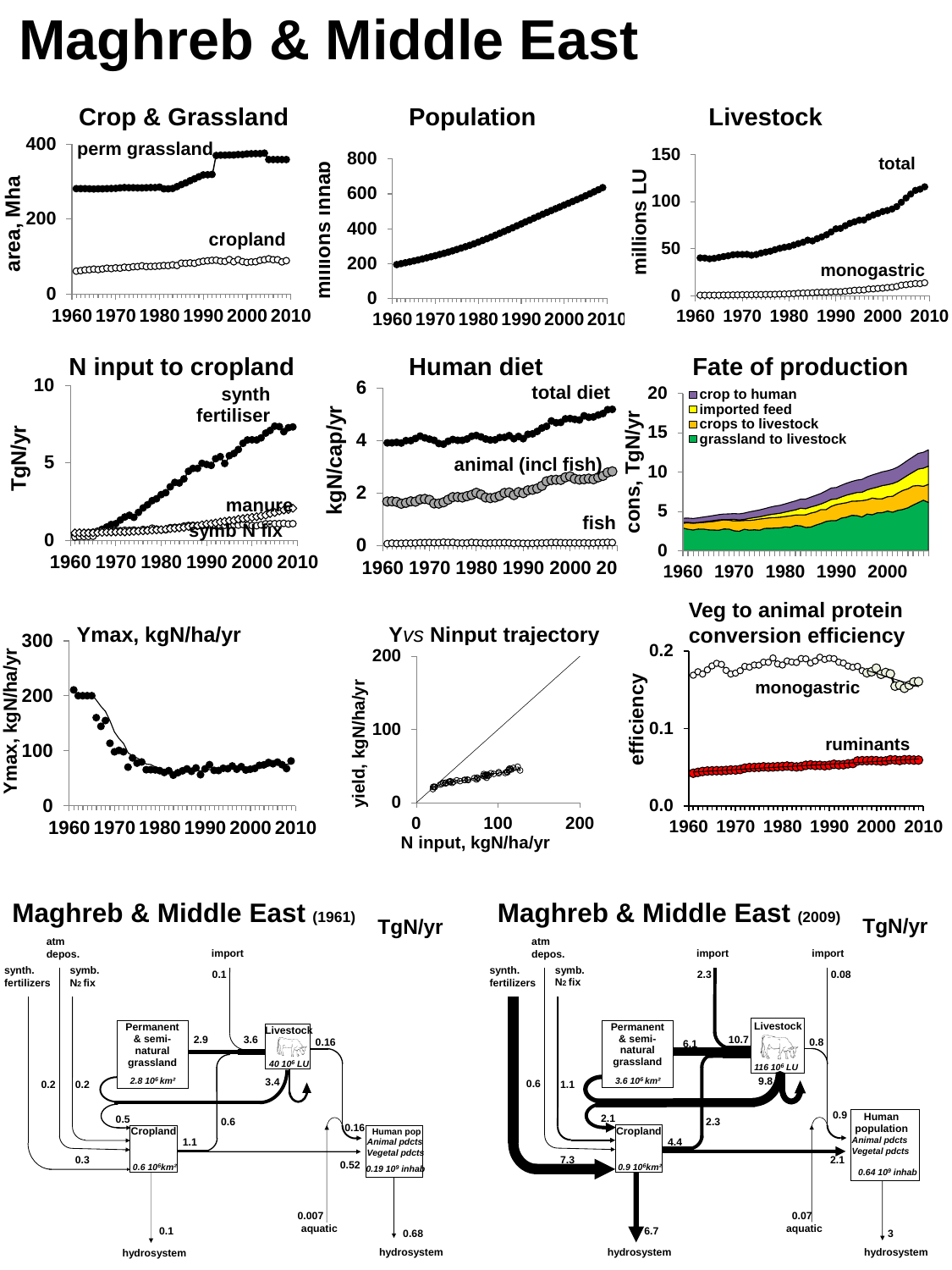## **North America**

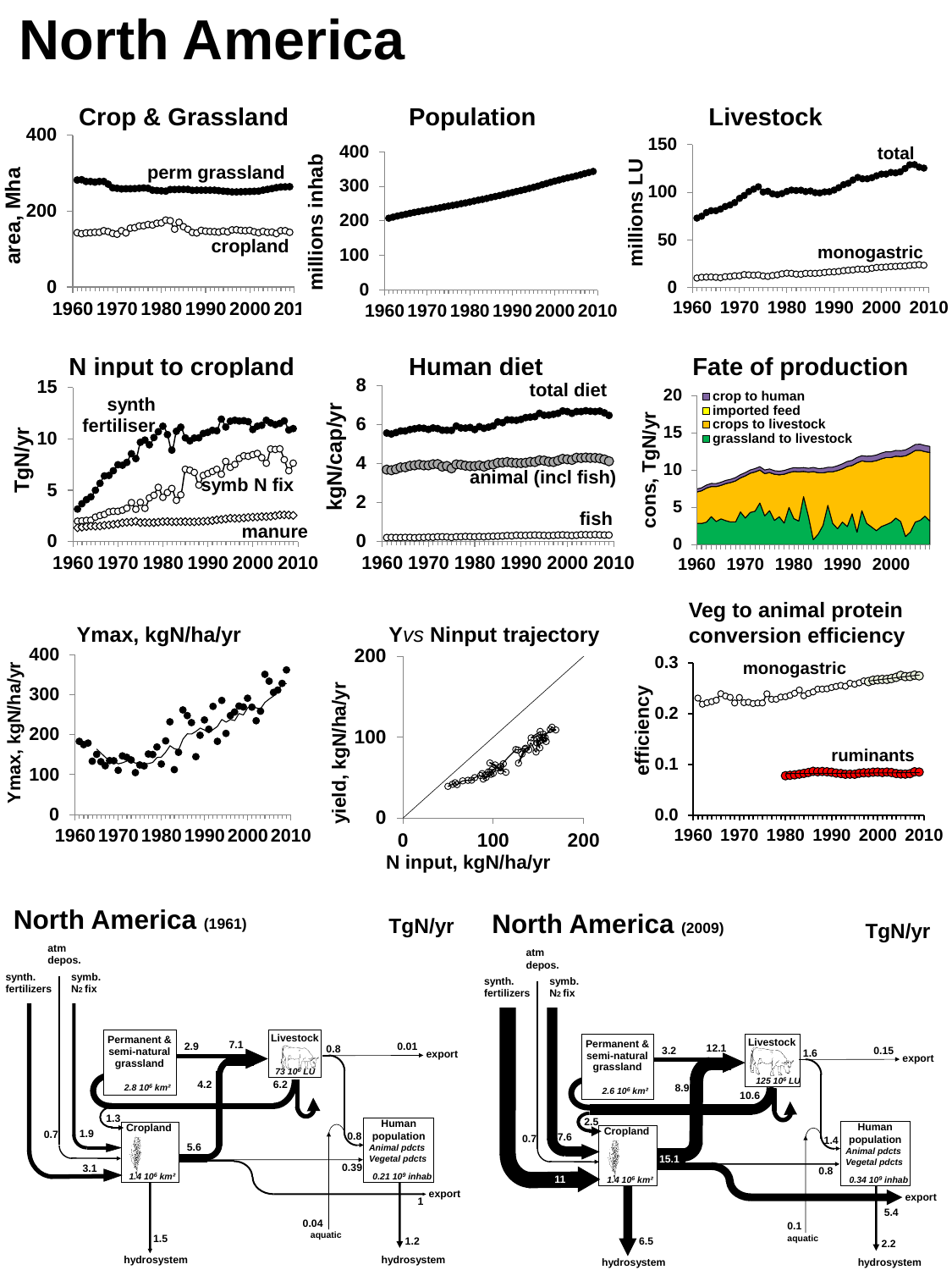## **South East Asia**